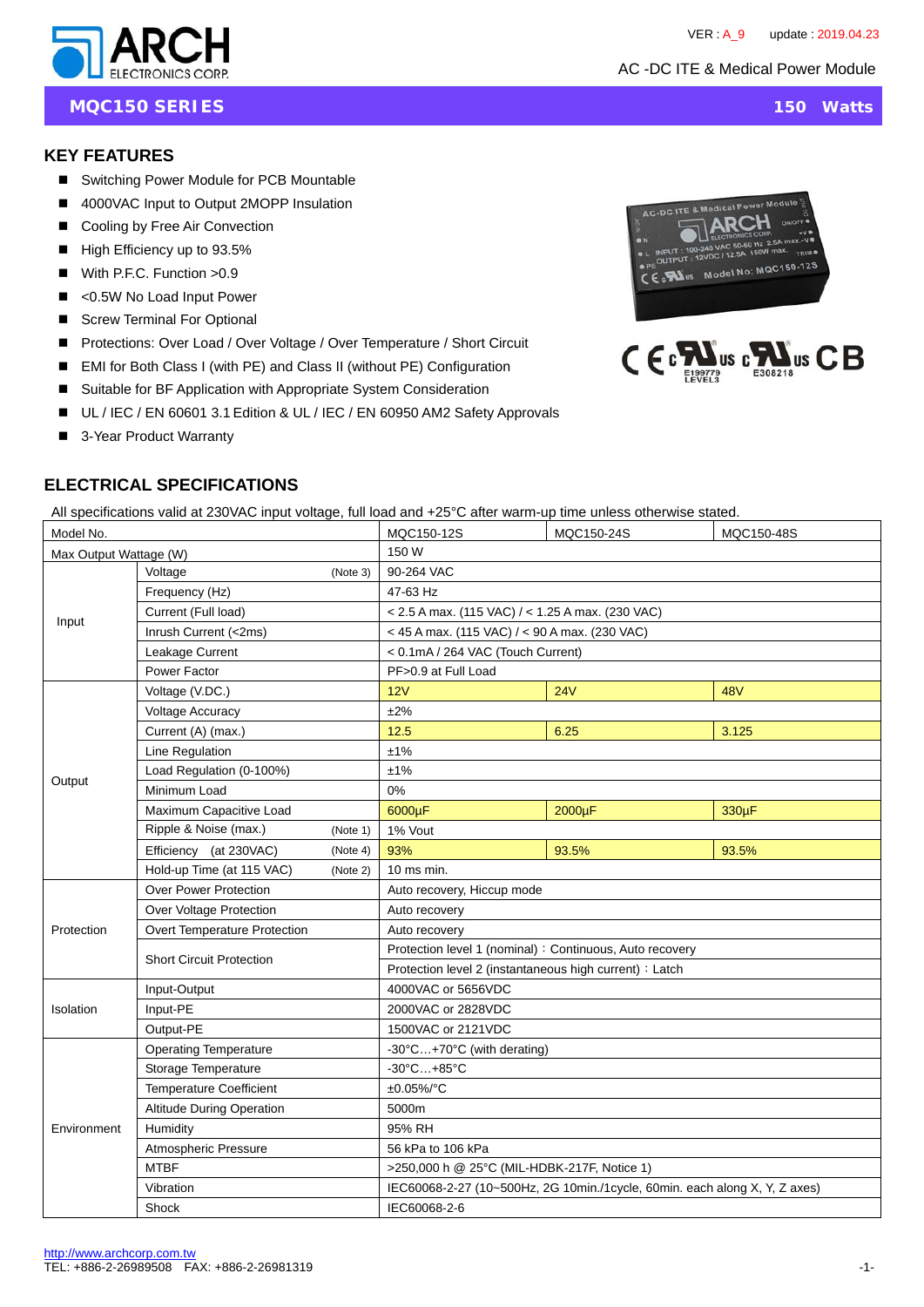

# **ELECTRICAL SPECIFICATIONS**

| All specifications valid at 250 VAC friput voitage, full load and +25 C after warm-up time unless otherwise stated. |                                   |            |                                                                                        |            |  |  |
|---------------------------------------------------------------------------------------------------------------------|-----------------------------------|------------|----------------------------------------------------------------------------------------|------------|--|--|
| Model No.                                                                                                           |                                   | MQC150-12S | MQC150-24S                                                                             | MQC150-48S |  |  |
|                                                                                                                     | Dimension $(L \times W \times H)$ |            | 4.3 x 2.3 x 1.38 Inches<br>109.0 x 58.5 x 35.0 mm ) Tolerance $\pm 0.5$ mm             |            |  |  |
| Physical                                                                                                            | Weight                            |            | 365q                                                                                   |            |  |  |
|                                                                                                                     | Cooling Method                    |            | Free convection                                                                        |            |  |  |
| Safety                                                                                                              | Approval                          |            | UL / IEC / EN 60601 3.1 <sup>rd</sup> Edition & UL / IEC / EN 60950 AM2                |            |  |  |
|                                                                                                                     | Conducted EMI                     | (Note 5)   | <b>EN55011 Conducted Class B</b>                                                       |            |  |  |
| <b>EMC</b>                                                                                                          | Radiated EMI                      | (Note 5)   | EN55011 Class I class B / Class II class A<br>(Radiation Class A for MQC150 A2 Series) |            |  |  |
|                                                                                                                     | <b>EMS</b>                        |            | EN60601-1-2 4th edition                                                                |            |  |  |

All specifications valid at 230VAC input voltage, full load and +25°C after warm-up time unless otherwise stated.

#### **NOTE**

- 1. Ripple & Noise are measured at 20MHz of bandwidth with 0.1uF & 47uF parallel capacitor.
- 2. Hold-up Time measured at 90% Vout.
- 3. Please check the derating curve for more details.
- 4. After 30 minutes of burn-in
- 5. Please secure the power supply unit to your metal case by using the four screw holes in the corners for either Class I or Class II equipment
- 6. **CAUTION: Double pole, neutral fusing. Disconnect mains before servicing.**
- 7. Please refer to our PDF file "AC-DC Application" on our website: www.archcorp.com.tw

# **DERATING**



#### **TRIM**

|                       |              | 12S        |               |                | <b>24S</b> |              |              | 48S                       |               |
|-----------------------|--------------|------------|---------------|----------------|------------|--------------|--------------|---------------------------|---------------|
| Trim                  | $+5%$        |            | 0%            | $+5%$          |            | 0%           | $+5%$        |                           | 0%            |
| $\rightarrow$<br>$-V$ | $34K\Omega$  | $\tilde{}$ | 10M $\Omega$  | 37.4K $\Omega$ | $\tilde{}$ | 10M $\Omega$ | 38K $\Omega$ | $\tilde{}$                | 10M $\Omega$  |
| Trim                  | 0%           |            | $-5%$         | 0%             |            | $-5%$        | 0%           |                           | $-5%$         |
| $\rightarrow$<br>$+V$ | 10M $\Omega$ | $\tilde{}$ | 106K $\Omega$ | 10M $\Omega$   | $\tilde{}$ | 270KΩ        | 10M $\Omega$ | $\widetilde{\phantom{m}}$ | 640K $\Omega$ |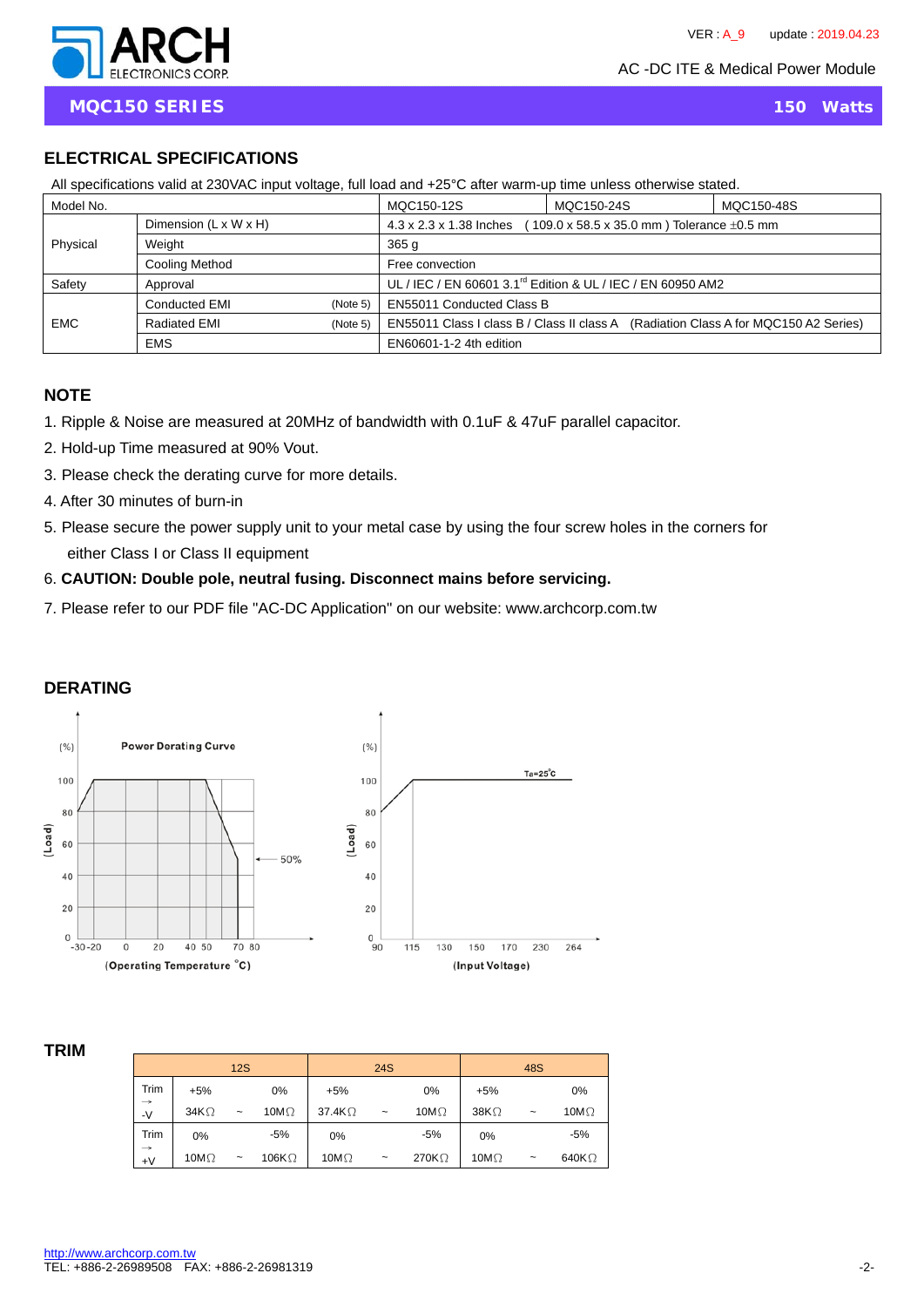

**MQC150 SERIES** 150 Watts

# **MECHANICAL DIMENSION ( Top View )**



| Φ                          | Single    |  |  |  |  |
|----------------------------|-----------|--|--|--|--|
| $1.2 \pm 0.1\%$ mm         | AC IN(N)  |  |  |  |  |
| $1.2 \pm 0.1\%$ mm         | AC IN (L) |  |  |  |  |
| $1.2 \pm 0.1\%$ mm         | РE        |  |  |  |  |
| 1.2±0.1%mm                 | ON / OFF  |  |  |  |  |
| (Provide +5Vdc Controlled) |           |  |  |  |  |
| $1.8 \pm 0.1\%$ mm         | +DC OUT   |  |  |  |  |
| $1.8 \pm 0.1$ %mm          | -DC OUT   |  |  |  |  |
| $1.2 \pm 0.1\%$ mm         | Trim      |  |  |  |  |
|                            |           |  |  |  |  |

**Remark:** 

Please reserve the pin 4 hole on PCB.

If the remote on/off function is not required, please connect the pin 4 circuit layout with pin6, or keep pin

4 floating.

## **BLOCK DIAGRAM**